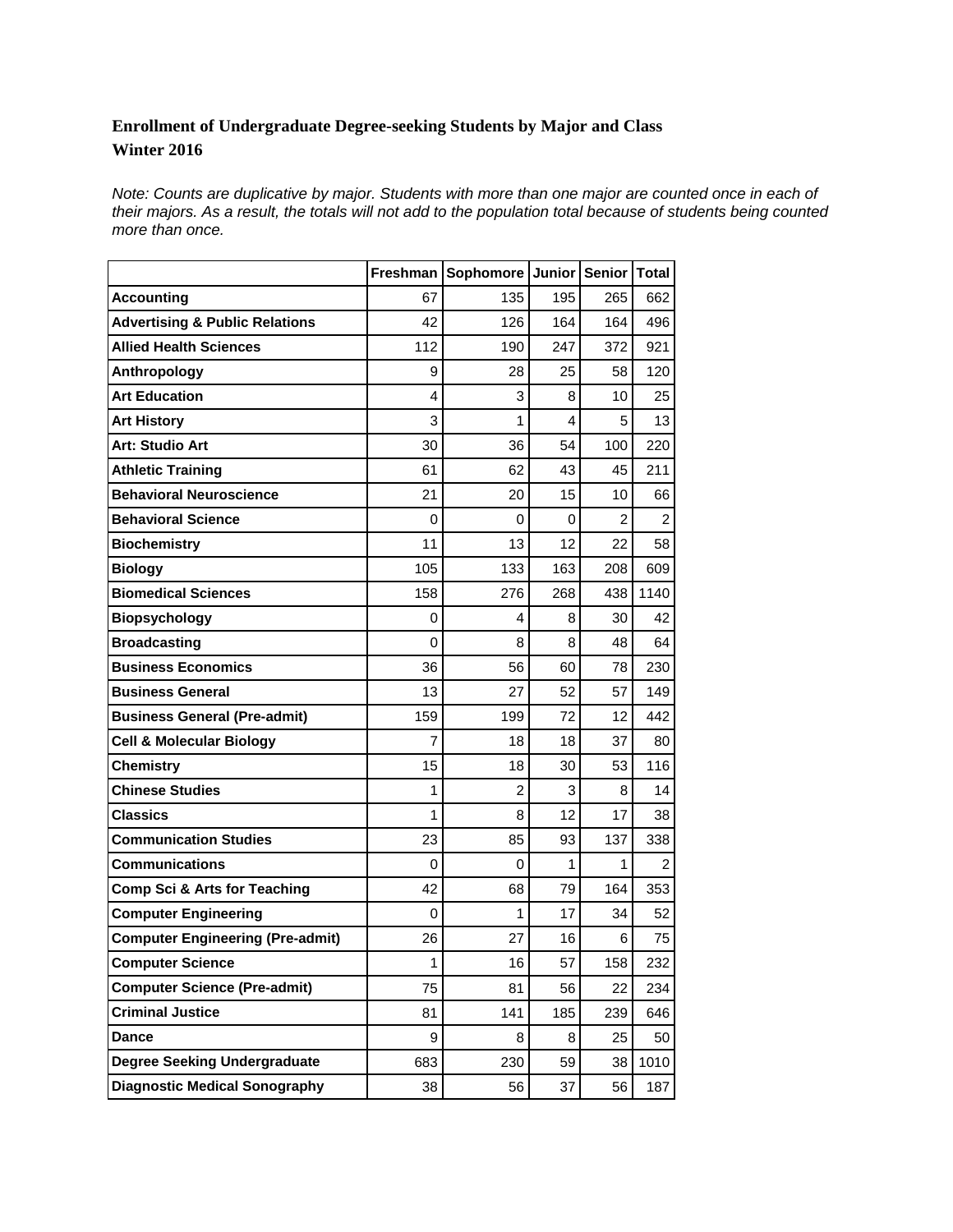|                                            | Freshman       | Sophomore | <b>Junior</b>  | Senior   Total |      |
|--------------------------------------------|----------------|-----------|----------------|----------------|------|
| <b>Earth Science</b>                       | 3              | 3         | 2              | 13             | 21   |
| Economics                                  | 2              | 9         | 14             | 29             | 54   |
| <b>Education</b>                           | 134            | 240       | 316            | 639            | 1329 |
| <b>Electrical Engineering</b>              | 0              | 4         | 10             | 61             | 75   |
| <b>Electrical Engineering (Pre-admit)</b>  | 26             | 42        | 30             | 13             | 111  |
| <b>Engineering</b>                         | 0              | 0         | 0              | 6              | 6    |
| <b>Engineering (Pre-admit)</b>             | 0              | 0         | $\overline{2}$ | 0              | 2    |
| <b>English</b>                             | 61             | 110       | 120            | 277            | 568  |
| Entrepreneurship                           | 6              | 18        | 20             | 10             | 54   |
| <b>Exercise Science</b>                    | 150            | 236       | 260            | 379            | 1025 |
| <b>Film and Video</b>                      | 46             | 68        | 76             | 92             | 282  |
| Finance                                    | 72             | 137       | 211            | 285            | 705  |
| French                                     | $\overline{2}$ | 6         | 11             | 25             | 44   |
| <b>General Education</b>                   | $\mathbf 0$    | 0         | 1              | 0              | 1    |
| <b>General Management</b>                  | 30             | 48        | 38             | 28             | 144  |
| Geography                                  | $\overline{2}$ | 14        | 19             | 29             | 64   |
| Geology                                    | 11             | 16        | 21             | 46             | 94   |
| <b>Geology-Chemistry</b>                   | 0              | 3         | 4              | 1              | 8    |
| German                                     | 1              | 3         | 4              | 11             | 19   |
| <b>Group Social Studies</b>                | 16             | 42        | 65             | 146            | 269  |
| <b>Health Communication</b>                | 6              | 23        | 35             | 41             | 105  |
| <b>Health Information Management</b>       | $\overline{2}$ | 8         | 20             | 34             | 64   |
| <b>Health Professions</b>                  | 0              | 0         | 0              | 7              | 7    |
| <b>History</b>                             | 17             | 35        | 43             | 80             | 175  |
| <b>Hospitality Tourism Management</b>      | 33             | 87        | 120            | 203            | 443  |
| <b>Human Resources Management</b>          | 16             | 22        | 30             | 17             | 85   |
| <b>Information Systems</b>                 | 0              | 6         | 22             | 78             | 106  |
| <b>Information Systems (Pre-admit)</b>     | 20             | 35        | 38             | 16             | 109  |
| <b>Integrated Science</b>                  | 9              | 19        | 26             | 65             | 119  |
| <b>Interdisciplinary Engineering</b>       | 0              | 0         | 0              | 4              | 4    |
| <b>Interdisciplinary Engineering (Pre-</b> | 25             | 25        | 9              | $\overline{c}$ | 61   |
| <b>International Business</b>              | 23             | 49        | 40             | 51             | 163  |
| <b>International Relations</b>             | 9              | 23        | 56             | 52             | 140  |
| <b>Journalism</b>                          | 0              | 5         | 7              | 21             | 33   |
| <b>Legal Studies</b>                       | 12             | 27        | 25             | 59             | 123  |
| <b>Liberal Studies</b>                     | 5              | 24        | 77             | 185            | 291  |
| <b>Management</b>                          | 5              | 20        | 118            | 240            | 383  |
| <b>Marketing</b>                           | 98             | 182       | 261            | 322            | 863  |
| <b>Mathematics</b>                         | 29             | 59        | 72             | 163            | 323  |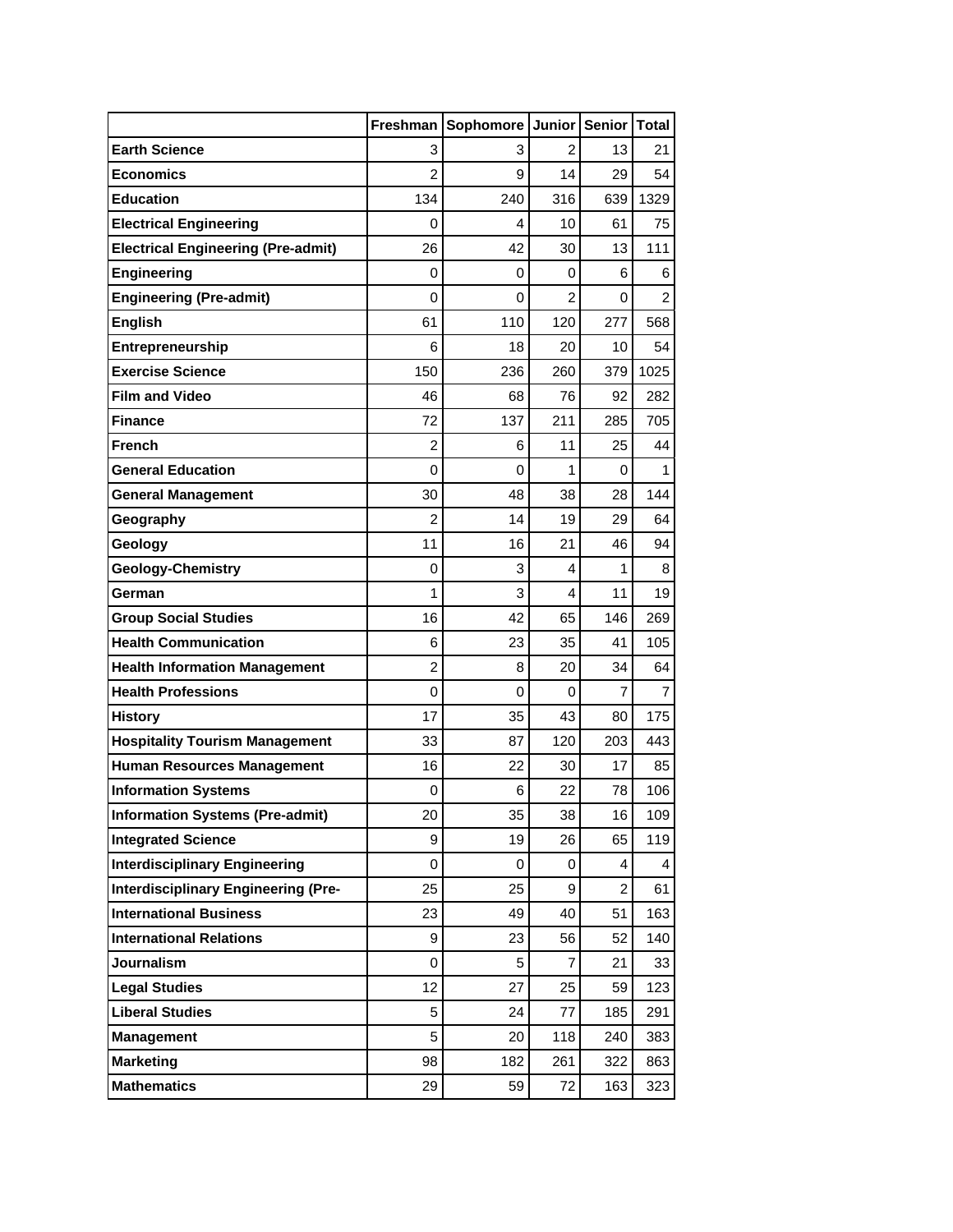|                                                |     | Freshman Sophomore | <b>Junior</b> | Senior   Total |                |
|------------------------------------------------|-----|--------------------|---------------|----------------|----------------|
| <b>Mechanical Engineering</b>                  | 0   | 8                  | 42            | 138            | 188            |
| <b>Mechanical Engineering (Pre-admit)</b>      | 121 | 144                | 74            | 37             | 376            |
| <b>Medical Laboratory Science</b>              | 9   | 16                 | 24            | 36             | 85             |
| <b>Multimedia Journalism</b>                   | 24  | 27                 | 24            | 3              | 78             |
| Music                                          | 13  | 38                 | 46            | 94             | 191            |
| <b>Natural Resources Mgmt</b>                  | 24  | 40                 | 59            | 103            | 226            |
| <b>Non Degree Undergraduate</b>                | 112 | 3                  | 0             | 1              | 116            |
| <b>Nursing</b>                                 | 10  | 42                 | 122           | 309            | 483            |
| <b>Nursing (Pre-admit)</b>                     | 274 | 197                | 109           | 81             | 661            |
| <b>Occupational Safety/Health Mgt</b>          | 5   | 10                 | 22            | 32             | 69             |
| <b>Operations Management</b>                   | 1   | 1                  | 10            | 4              | 16             |
| <b>Philosophy</b>                              | 6   | 6                  | 21            | 19             | 52             |
| Photography                                    | 12  | 10                 | 21            | 34             | 77             |
| <b>Physical Education</b>                      | 14  | 30                 | 66            | 100            | 210            |
| <b>Physics</b>                                 | 9   | 13                 | 6             | 23             | 51             |
| <b>Political Science</b>                       | 21  | 34                 | 47            | 64             | 166            |
| <b>Pre-Computer Science</b>                    | 0   | 0                  | 0             | 1              | 1              |
| <b>Pre-professional Preparation</b>            | 196 | 241                | 166           | 142            | 745            |
| <b>Product Dsgn &amp; Mfg Engineering</b>      | 0   | 1                  | 6             | 53             | 60             |
| <b>Product Dsgn &amp; Mfg Engineering (Pre</b> | 19  | 35                 | 15            | 8              | 77             |
| <b>Psychology</b>                              | 116 | 237                | 278           | 395            | 1026           |
| <b>Public Administration</b>                   | 0   | 0                  | 0             | 1              | 1              |
| <b>Public and Nonprofit Admin</b>              | 8   | 33                 | 79            | 98             | 218            |
| <b>Radiation Therapy</b>                       | 22  | 29                 | 22            | 31             | 104            |
| <b>Radiologic &amp; Imaging Sciences</b>       | 13  | 11                 | 10            | 12             | 46             |
| <b>Religious Studies</b>                       | 0   | 2                  | 4             | 6              | 12             |
| <b>Russian Studies</b>                         | 0   | 0                  | 0             | $\overline{2}$ | $\overline{c}$ |
| <b>Social Work</b>                             | 44  | 88                 | 129           | 221            | 482            |
| <b>Sociology</b>                               | 9   | 18                 | 34            | 69             | 130            |
| <b>Spanish</b>                                 | 10  | 21                 | 35            | 57             | 123            |
| <b>Special Education</b>                       | 34  | 61                 | 69            | 153            | 317            |
| <b>Statistics</b>                              | 11  | 23                 | 28            | 72             | 134            |
| <b>Supply Chain Management</b>                 | 19  | 40                 | 93            | 106            | 258            |
| Theatre                                        | 10  | 8                  | 6             | 18             | 42             |
| <b>Therapeutic Recreation</b>                  | 10  | 35                 | 24            | 68             | 137            |
| <b>Women and Gender Studies</b>                | 0   | 6                  | 12            | 28             | 46             |
| Women, Gender & Sexuality Stdy                 | 3   | 3                  | 2             | 0              | 8              |
| Writing                                        | 17  | 39                 | 54            | 80             | 190            |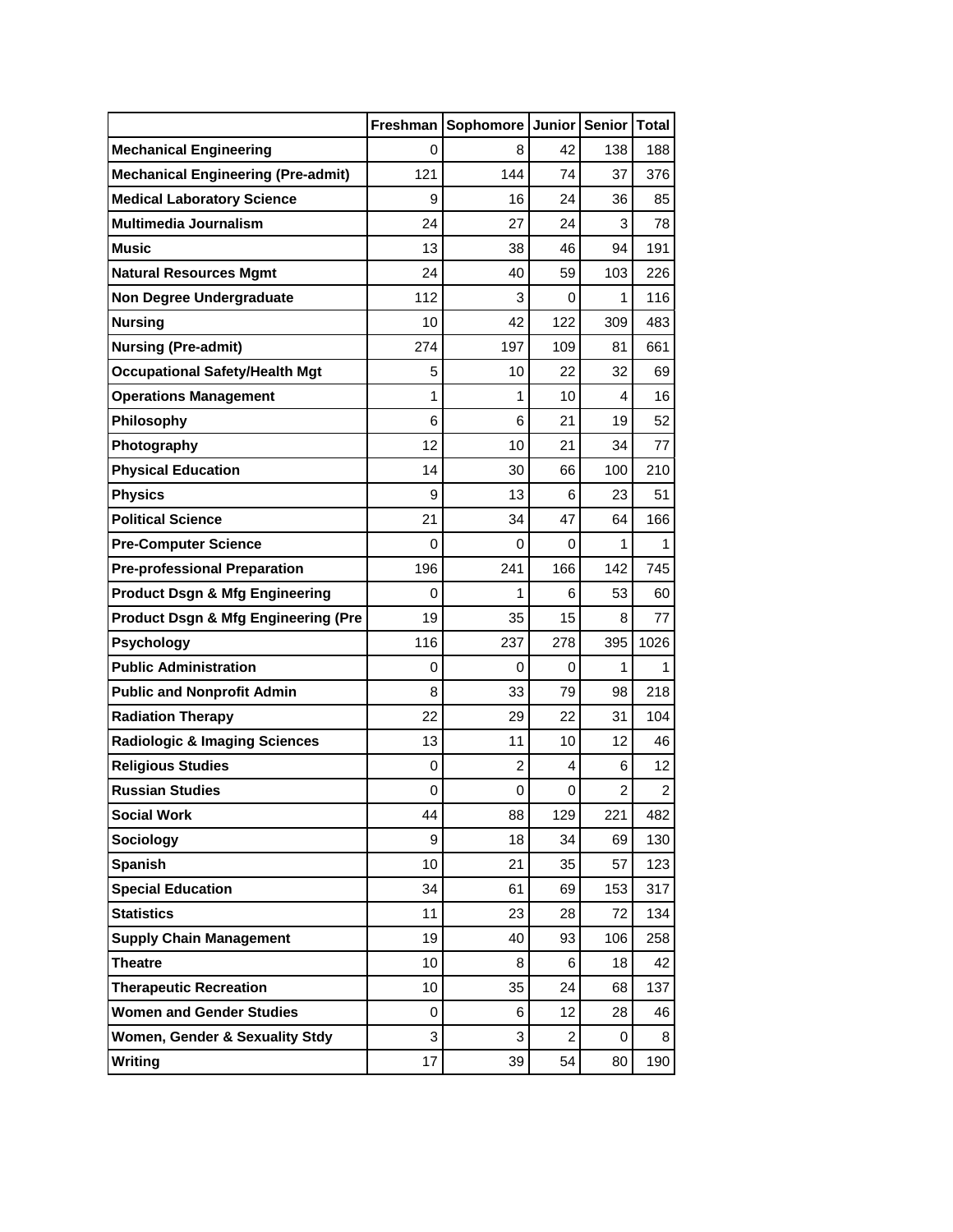## **Enrollment of Graduate Degree-seeking Students by Major and Level Winter 2016**

|                                          | Certificate Masters Doctorate |     |     |
|------------------------------------------|-------------------------------|-----|-----|
| <b>Applied Behavior Analysis</b>         | 6                             | 0   | 0   |
| <b>Accounting</b>                        | 0                             | 67  | 0   |
| <b>Medical &amp; Bioinformatics</b>      | 0                             | 19  | 0   |
| Biology                                  | 0                             | 34  | 0   |
| <b>Biomedical Sciences</b>               | 0                             | 15  | 0   |
| <b>Biostatistics</b>                     | 0                             | 37  | 0   |
| <b>Business General</b>                  | 0                             | 231 | 0   |
| <b>Computer Information Systems</b>      | 0                             | 85  | 0   |
| <b>Criminal Justice</b>                  | 0                             | 27  | 0   |
| <b>Cell &amp; Molecular Biology</b>      | 0                             | 37  | 0   |
| <b>School Counseling</b>                 | 0                             | 41  | 0   |
| Communications                           | 0                             | 44  | 0   |
| <b>Clinical Research Trials Mgt</b>      | 3                             | 0   | 0   |
| <b>Biomedical Informatics</b>            | 3                             | 0   | 0   |
| <b>Distributed Computing</b>             | 1                             | 0   | 0   |
| Database Management                      | 3                             | 0   | 0   |
| <b>Information Systems Management</b>    | 4                             | 0   | 0   |
| <b>Software Engineering</b>              | 2                             | 0   | 0   |
| <b>General Education</b>                 | 0                             | 54  | 0   |
| <b>Educational Leadership</b>            | 0                             | 345 | 0   |
| <b>Educational Technology</b>            | 0                             | 47  | 0   |
| Teacher Leader                           | 8                             | 0   | 0   |
| Engineering                              | 0                             | 61  | 0   |
| <b>English</b>                           | 0                             | 35  | 0   |
| <b>Health Administration</b>             | 0                             | 69  | 0   |
| <b>Higher Education</b>                  | 0                             | 121 | 0   |
| <b>Instruction &amp; Curriculum</b>      | 0                             | 198 | 0   |
| Leadership                               | 0                             | 22  | 0   |
| <b>Literacy Studies</b>                  | 0                             | 122 | 0   |
| <b>Non Degree Graduate</b>               | 0                             | 214 | 0   |
| <b>Palliative and Hospice Care</b>       | $\overline{c}$                | 0   | 0   |
| <b>Nursing</b>                           | 0                             | 18  | 103 |
| <b>Online/Blended Instr &amp; Assess</b> | 1                             | 0   | 0   |
| <b>Occupational Therapy</b>              | 0                             | 127 | 0   |
| <b>Public Administration</b>             | 0                             | 145 | 0   |
| <b>Nonprofit Leadership</b>              | 4                             | 0   | 0   |